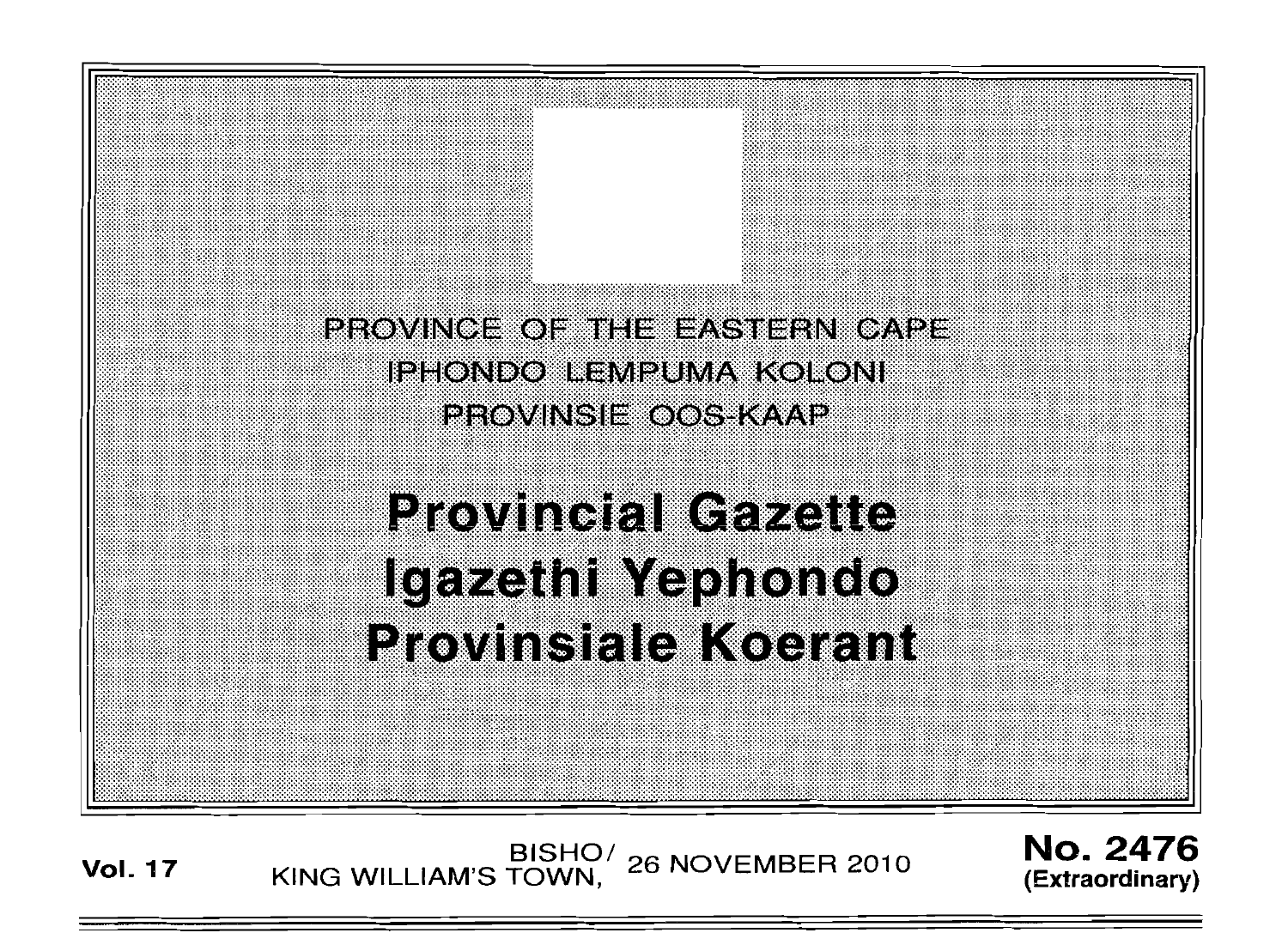#### IMPORTANT NOTICE

The Government Printing Works will not be held responsible for faxed documents not received due to errors on the fax machine or faxes received which are unclear or incomplete. Please be advised that an "OK" slip, received from a fax machine, will not be accepted as proof that documents were received by the GPW for printing. If documents are faxed to the GPW it will be the sender's responsibility to phone and confirm that the documents were received in good order.

Furthermore the Government Printing Works will also not be held responsible for cancellations and amendments which have not been done on original documents received from clients.

#### CONTENTS • INHOUD

| No. |                                                                                                                 | Page<br>No. | Gazette<br>No. |
|-----|-----------------------------------------------------------------------------------------------------------------|-------------|----------------|
|     | <b>PROVINCIAL NOTICE</b>                                                                                        |             |                |
|     | Remuneration of Public Office Bearers Act (20/1998): Determination of salaries and allowances of members of the |             | 2476           |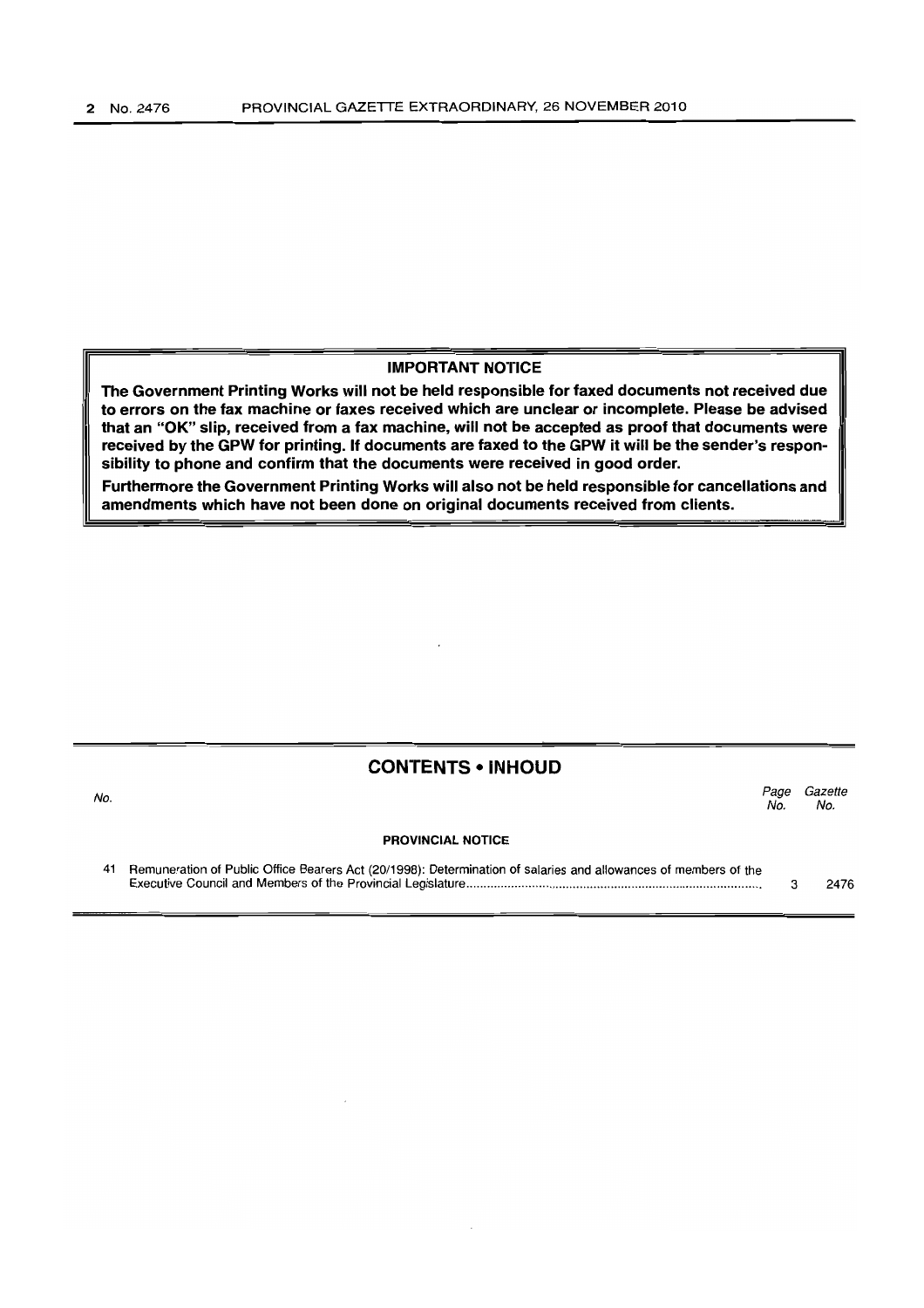## PROVINCIAL NOTICE

## No. 41 26 November 2010

### OFFICE OF THE PREMIER

# REMUNERATION OF PUBLIC OFFICE BEARERS ACT, 1998 (ACT NO. 20 OF 1998): DETERMINARION OF SALARIES AND ALLOWANCES OF MEMBERS OF THE EXECUTIVE COUNCIL AND MEMBERS OF THE PROViNCIAL lEGISLATURE

I, Noxolo Kiviet, Premier of the Province of the Eastern Cape, acting in terms of section 6(3) of the remuneration of Public Office Bearers Act, 1998 (Act No. 20 of 1998) (hereinafter referred to as the "Act"), having regard to Presidential Proclamation No.68 published in Gazette No. 33780 of 19 November 2010, hereby determine that -

- 1. The total remuneration packages of the positions of office bearers in Column 3 of Schedule 1 shall be as set out in column 4 of Schedule 1 with effect from 1 April 2010, subject to section 6 of the Act, and the conditions set out herein.
- 2. The totai remuneration packages should include the following elements:
	- 2.1 A Basic salary component of 60% of the total package, which constitutes the pensionable salary;
	- 2.2 An amount of R120 000 per annum, which is an amount to which section 8(1) (d) of the Income Tax Act, 1962, applies. This amount is included in the basic salary component;
	- 2.3 An employer's pension benefit contribution equal to 22,5% of pensionable salary; and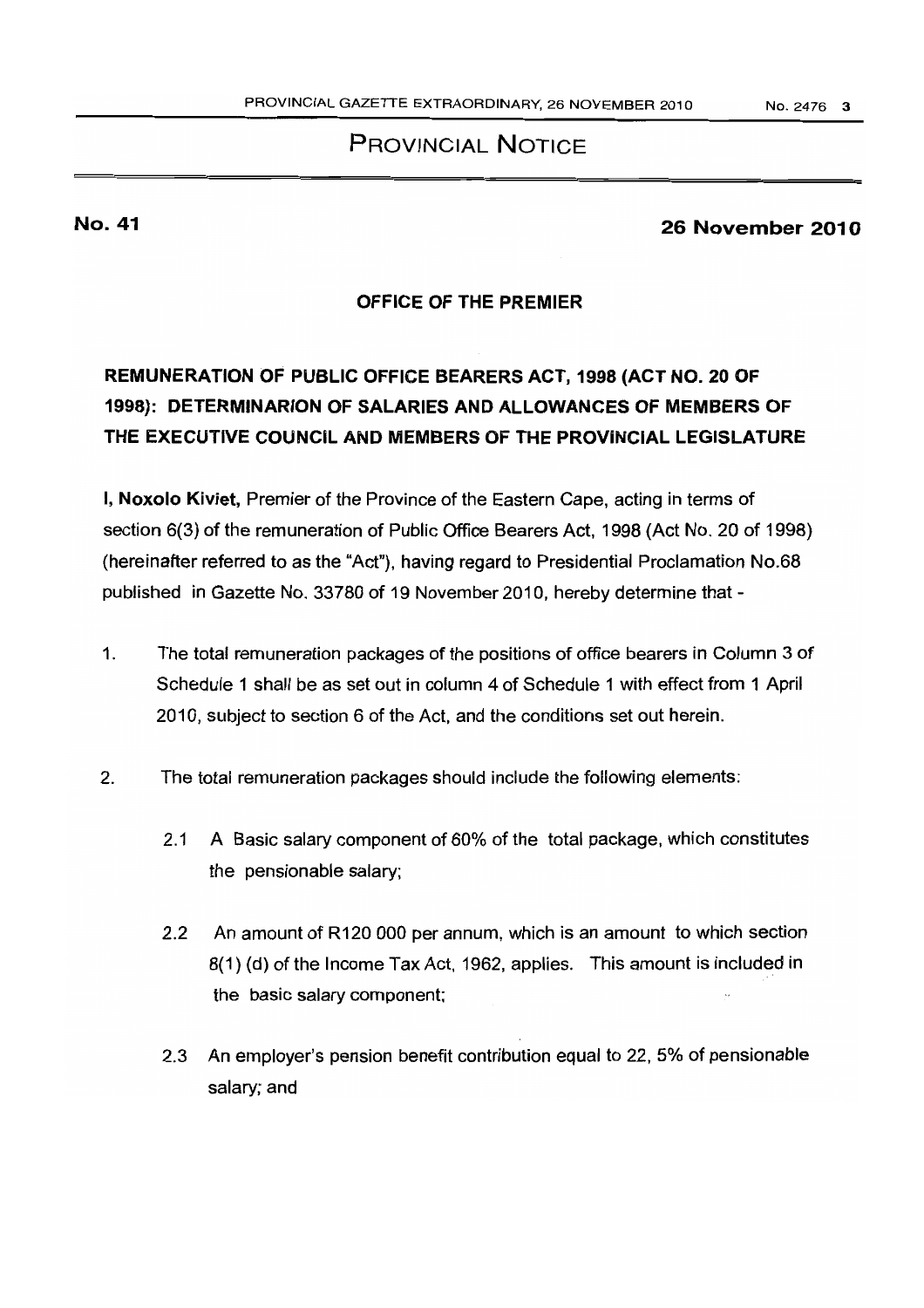#### 4 No. 2476 PROVINCIAL GAZETIE EXTRAORDINARY, 26 NOVEMBER 2010

2.4 A flexible portion for the remaining amount of the total remuneration,

- 3. The remaining 32% of the employer's pension benefit contribution will not form part of the total remuneration package. The state will contribute the cash on an annual basis into the pension fund.
- 4. Provincial Notice No.2 published in the Provincial Gazette No. 2242 of 1 December 2009. is repealed.

Given under my Hand at Bhisho on this 24<sup>th</sup> day of November Two Thousand and **Ten** 

しんハハハ

**NOXOLO KIVIET** 

**PREMIER: PROVINCE OF THE EASTERN CAPE**